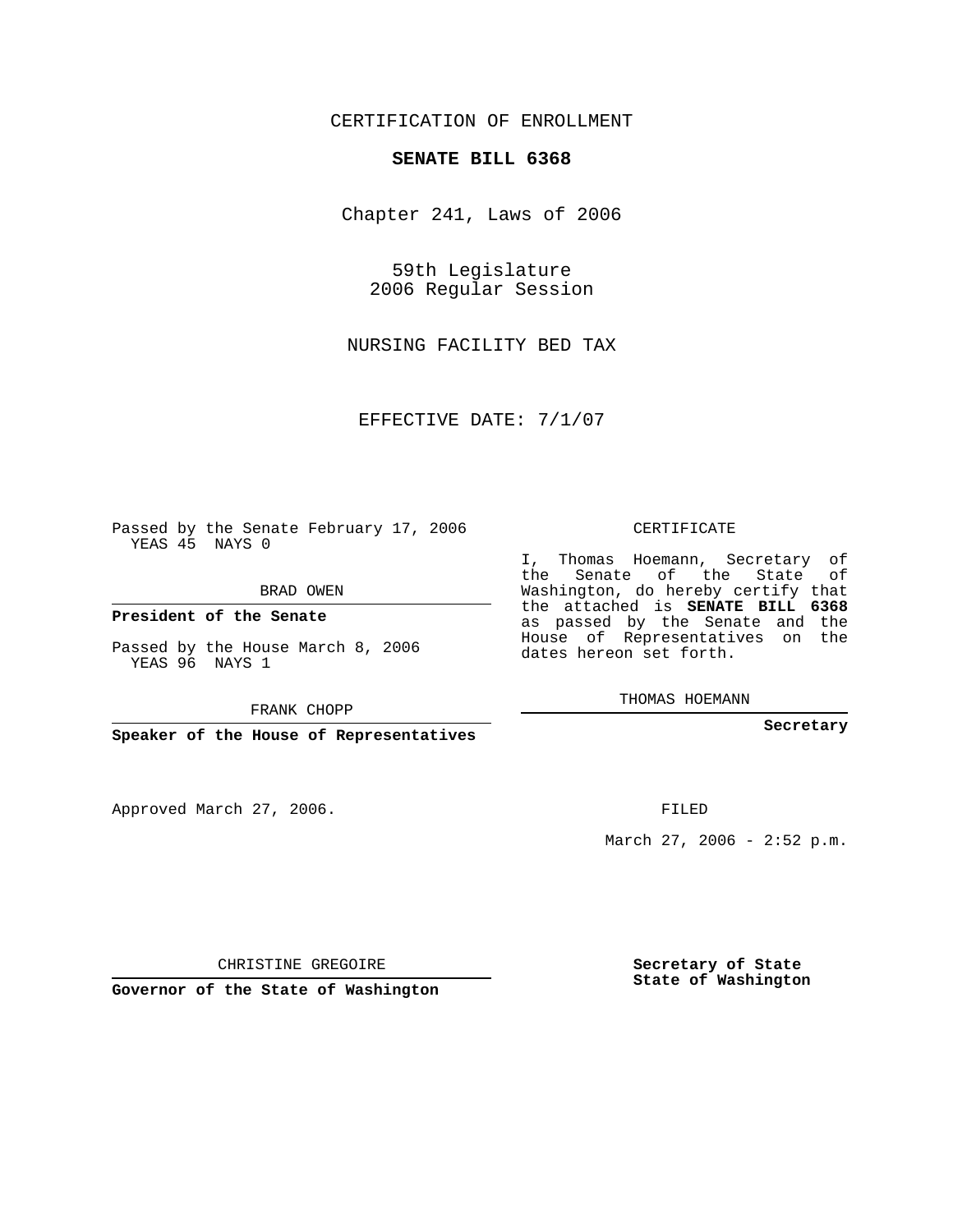## **SENATE BILL 6368** \_\_\_\_\_\_\_\_\_\_\_\_\_\_\_\_\_\_\_\_\_\_\_\_\_\_\_\_\_\_\_\_\_\_\_\_\_\_\_\_\_\_\_\_\_

\_\_\_\_\_\_\_\_\_\_\_\_\_\_\_\_\_\_\_\_\_\_\_\_\_\_\_\_\_\_\_\_\_\_\_\_\_\_\_\_\_\_\_\_\_

Passed Legislature - 2006 Regular Session

**State of Washington 59th Legislature 2006 Regular Session By** Senators Haugen, Benson, Kline, Kohl-Welles, Keiser, Carrell and Fairley

Read first time 01/11/2006. Referred to Committee on Ways & Means.

 1 AN ACT Relating to the discontinuation of the nursing facility bed 2 tax; creating a new section; repealing RCW 74.46.091, 74.46.535, 3 82.71.010, 82.71.020, and 82.71.030; and providing an effective date.

4 BE IT ENACTED BY THE LEGISLATURE OF THE STATE OF WASHINGTON:

 NEW SECTION. **Sec. 1.** The following acts or parts of acts are each repealed: (1) RCW 74.46.091 (Additional reporting requirements for quality 8 maintenance fee) and 2003 1st sp.s. c 16 s 4; (2) RCW 74.46.535 (Quality maintenance fee) and 2003 1st sp.s. c 16 10 s 5; (3) RCW 82.71.010 (Definitions) and 2003 1st sp.s. c 16 s 1; (4) RCW 82.71.020 (Fee imposed) and 2005 c 514 s 801 & 2003 1st sp.s. c 16 s 2; and (5) RCW 82.71.030 (Administration of chapter) and 2003 1st sp.s. c 15 16 s 3.

16 NEW SECTION. **Sec. 2.** This act takes effect July 1, 2007.